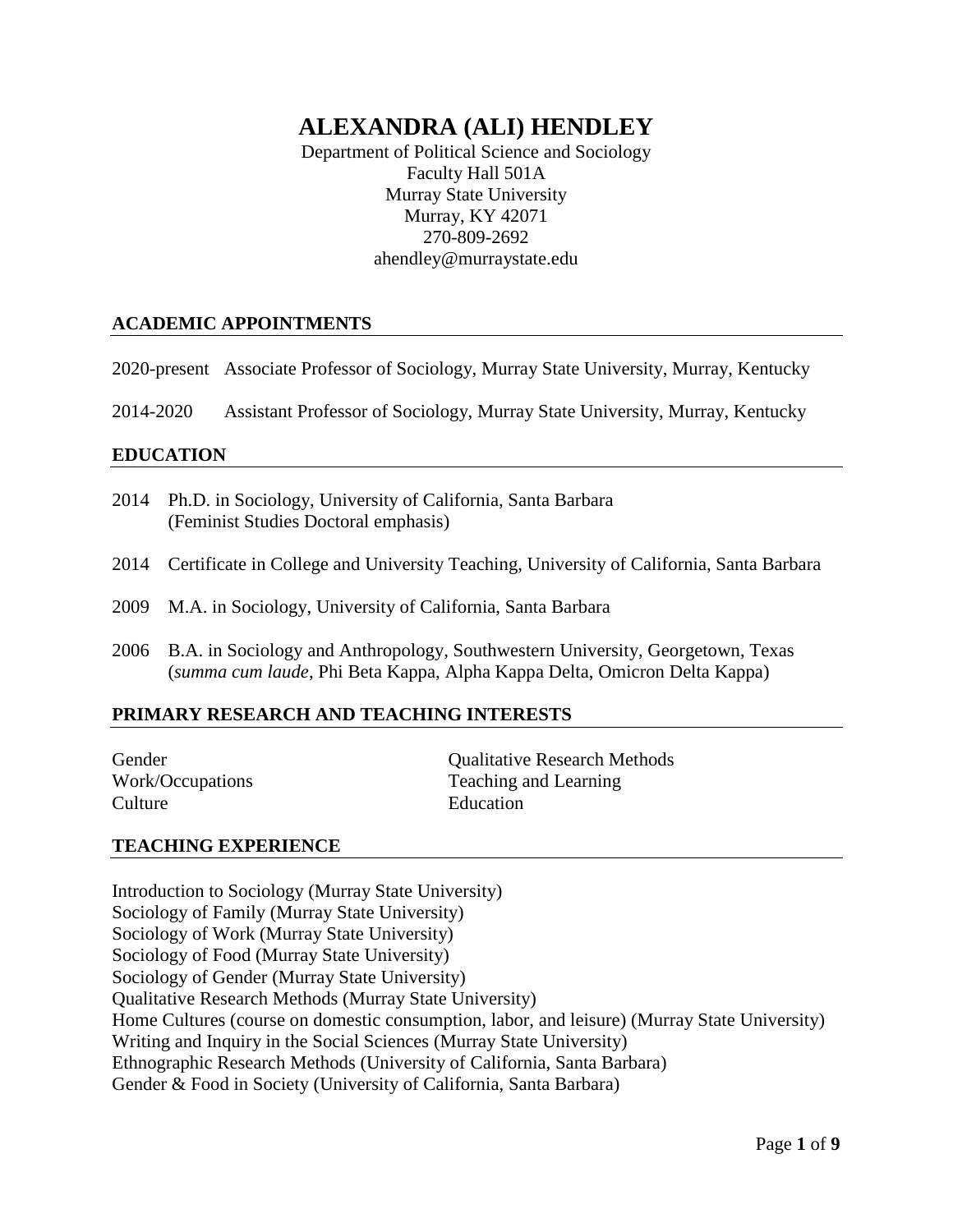### **PUBLICATIONS**

## **Articles and Book Chapters:**

| 2018 | Yang, Xiaozhao Yousef and Alexandra Hendley. "The Gendered Effects<br>of Substance Use on Employment Stability in Transitional China." Health<br>Sociology Review 27(3):312-329.                                                                                                                                                                          |
|------|-----------------------------------------------------------------------------------------------------------------------------------------------------------------------------------------------------------------------------------------------------------------------------------------------------------------------------------------------------------|
| 2017 | Hendley, Alexandra. "Passion on the Plate: A Critical Reflection on<br>Career Change and Personal Cheffing." Food & Foodways 25(4):300-321.                                                                                                                                                                                                               |
| 2016 | Hendley, Alexandra. "The Culinary 'Food Chain': Private and Personal<br>Chefs Negotiate Identity and Status in the Culinary Profession." Pp. 219-<br>241 in Advances in Gender Research. Vol. 22, Gender and Food: From<br>Production to Consumption and After, edited by V. Demos and M. Texler<br>Segal. Bingley, UK: Emerald Group Publishing Limited. |
| 2016 | Hendley, Alexandra. "Seeking Self-Verification: Motives for Private and<br>Personal Chefs' Boundary Work." Cultural Sociology 10(4):466-482.                                                                                                                                                                                                              |
| 2015 | Hendley, Alexandra and Maria Charles. "Gender Segregation in Higher<br>Education." Pp. 1-11 in <i>Emerging Trends in the Social and Behavioral</i><br>Sciences, edited by R.A. Scott and S.M. Kosslyn. Hoboken, NJ: John<br>Wiley & Sons, Inc.                                                                                                            |
| 2014 | Charles, Maria, Bridget Harr, Erin Cech, and Alexandra Hendley. "Who<br>Likes Math Where? Gender Differences in Eighth-Graders' Attitudes<br>around the World." International Studies in Sociology of Education 24(1):<br>85-112.                                                                                                                         |
| 2012 | Hendley, Alexandra and Denise D. Bielby. "Freedom between the Lines:<br>Clothing Behavior and Identity Work among Young Female Soccer<br>Players." Sport, Education and Society 17(4): 515-533.                                                                                                                                                           |
| 2009 | Hendley, Alexandra. "Barreras del Lenguaje: Children's Negotiation of<br>Adult-Created Exclusionary Structures." Sociological Inquiry 79(1): 115-<br>134.                                                                                                                                                                                                 |
| 2007 | Kain, Edward L., Alexandra O. Hendley, Lauren R. Contreras, and<br>Krystal K.Wyatt-Baxter. "Sociology in Two-Year Institutions." Teaching<br>Sociology 35(4): 350-359.                                                                                                                                                                                    |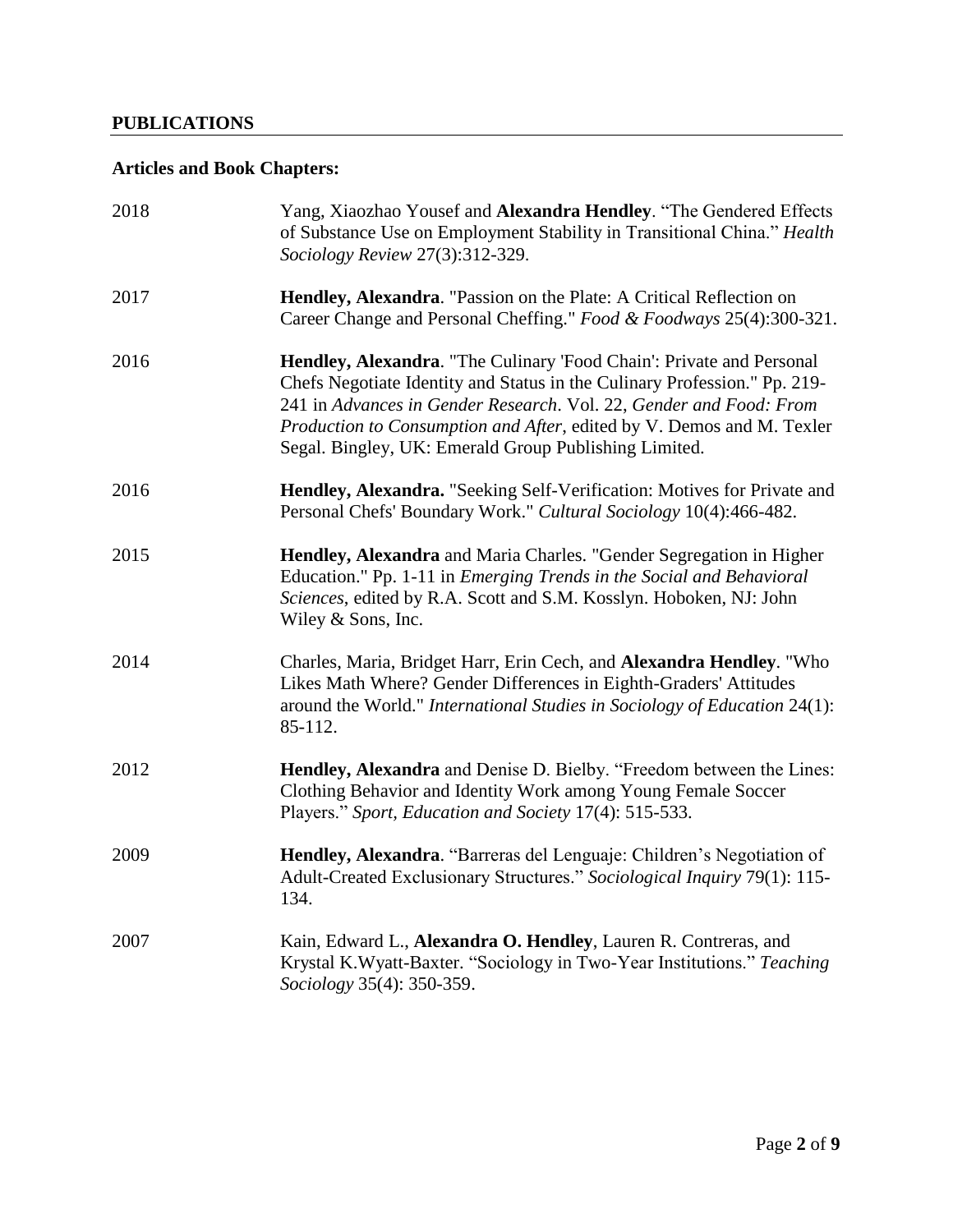### **Book and Film Reviews:**

| 2019 | *Hodges, Jessica, and Alexandra Hendley. Review of Off the Grid: Re-<br>assembling Domestic Life by Phillip Vannini and Jonathan Taggart.<br>Teaching Sociology 47(1): 70-72.                           |
|------|---------------------------------------------------------------------------------------------------------------------------------------------------------------------------------------------------------|
| 2018 | <i>*Story, Victoria, and Alexandra Hendley. Review of Provocateur:</i><br><i>Images of Women &amp; Minorities in Advertising</i> , $4th$ ed. by Anthony J.<br>Cortese. Teaching Sociology 46(1): 79-81. |
|      | *Murray State University Sociology alumni                                                                                                                                                               |
| 2017 | Hendley, Alexandra. Review of Buttoned Up: Clothing, Conformity, and<br>White-Collar Masculinity by Erynn Masi Casanova. Gender & Society<br>$31(3): 413-414.$                                          |
| 2016 | Hendley, Alexandra. Review of Juggling Gender: Politics, Sex and<br>Identity - A Portrait of Jennifer Miller and Still Juggling directed by Tami<br>Gold. Teaching Sociology 44(4): 313-315.            |
| 2012 | <b>Hendley, Alexandra.</b> Review of The Restaurants Book: Ethnographies of<br>Where We Eat edited by David Beriss and David Sutton. Food &<br>Foodways 20(2): 172-174.                                 |
| 2011 | Hendley, Alexandra. Review of Cooking in Other Women's Kitchens:<br>Domestic Workers in the South, 1865-1960 by Rebecca Sharpless. H-<br>Southern-Industry, H-Net Reviews.                              |

### **Other Publications:**

| 2016 | Hendley, Alexandra and Maria Charles. "Gender Inequality in<br>Education." Pp. 1-5 in The Wiley Blackwell Encyclopedia of Gender and<br>Sexuality Studies, edited by Nancy A. Naples. Hoboken, NJ: John Wiley<br>& Sons, Ltd. |
|------|-------------------------------------------------------------------------------------------------------------------------------------------------------------------------------------------------------------------------------|
| 2012 | <b>Hendley, Alexandra</b> . "Chefs, Female" in <i>The Multimedia Encyclopedia</i><br>of Women in Today's World, edited by Mary Zeiss Stange and Carol K.<br>Oyster. Sage Publications.                                        |
| 2005 | Hilliard, Dan C. and Alexandra O. Hendley. "Celebrity Athletes and<br>Sports Imagery in Advertising during NFL Telecasts." Brown Working<br>Papers Series. Southwestern University.                                           |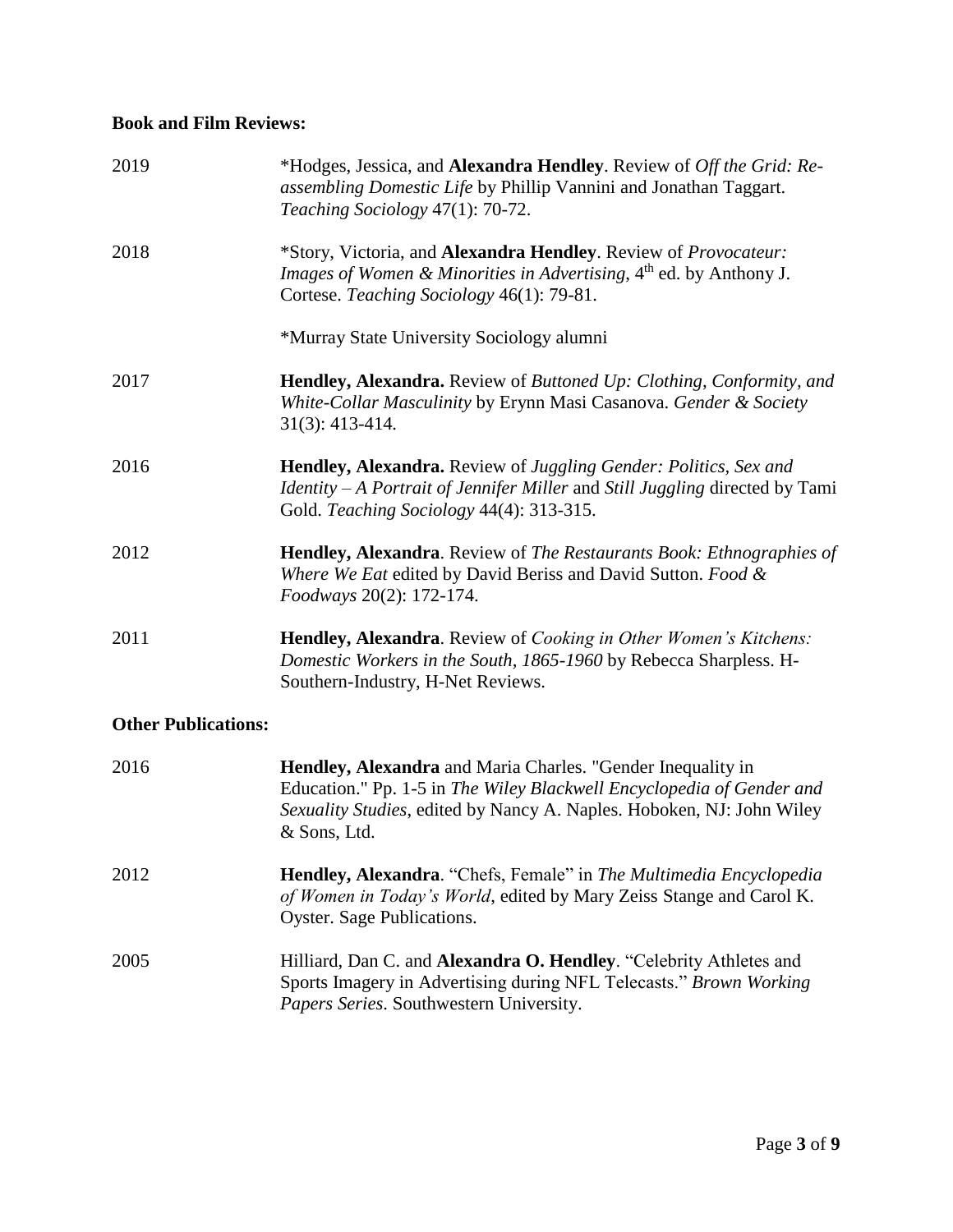### **Teaching Resources:**

| 2019 | <b>Hendley, Alexandra.</b> "Recounting the Conversation: Learning How to<br>Write a Literature Review." Class activity published in TRAILS: Teaching<br><i>Resources and Innovations Library for Sociology.</i> Washington, DC:<br>American Sociological Association. (http://trails.asanet.org) |
|------|--------------------------------------------------------------------------------------------------------------------------------------------------------------------------------------------------------------------------------------------------------------------------------------------------|
| 2018 | <b>Hendley, Alexandra.</b> "Home and Society Syllabus." Syllabus published<br>in TRAILS: Teaching Resources and Innovations Library for Sociology.<br>Washington, DC: American Sociological Association.<br>(http://trails.asanet.org)                                                           |

#### **MANUSCRIPTS IN PROGRESS**

**Hendley, Alexandra**, and Heather Hurwitz. "Elite Feminist Adherence and Framing: Women Nobel Laureates Speak Out Against Gender Inequality."

Hurwitz, Heather, and **Alexandra Hendley**. "Updating Double Bind Theory: Variation in Women Nobel Laureates' Narratives about Femininity and Success."

#### **FELLOWSHIPS, GRANTS & AWARDS**

| 2018 | Murray State University, College of Humanities and Fine Arts<br>Interdisciplinary Research Circle Grant (Circle chair, with Marc Polizzi,<br>Roxane Riegler, and Tanya Romero-Gonzalez) (\$300) |
|------|-------------------------------------------------------------------------------------------------------------------------------------------------------------------------------------------------|
| 2018 | Murray State University, College of Humanities and Fine Arts Teaching<br>Circle Grant (with Yousef Yang, Jared Rosenberger, Diane Nititham, and<br>Pat McCutchen) (\$300)                       |
| 2017 | Murray State University, College of Humanities and Fine Arts Excellence<br>in Scholarly & Creative Activity Award                                                                               |
| 2015 | Murray State University, College of Humanities and Fine Arts<br>Professional Development Grant (\$1,500)                                                                                        |
| 2015 | Murray State University, College of Humanities and Fine Arts Teaching<br>Circle Grant (Circle chair, with Jared Rosenberger, Diane Nititham, and<br>Pat McCutchen) (\$600)                      |
| 2014 | Murray State University, College of Humanities and Fine Arts Teaching<br>Circle Grant (with Deidre Redmond, Jared Rosenberger, and Pat<br>McCutchen) (\$700)                                    |
| 2013 | University of California, Santa Barbara Academic Senate Doctoral<br>Student Travel Grant (\$685)                                                                                                |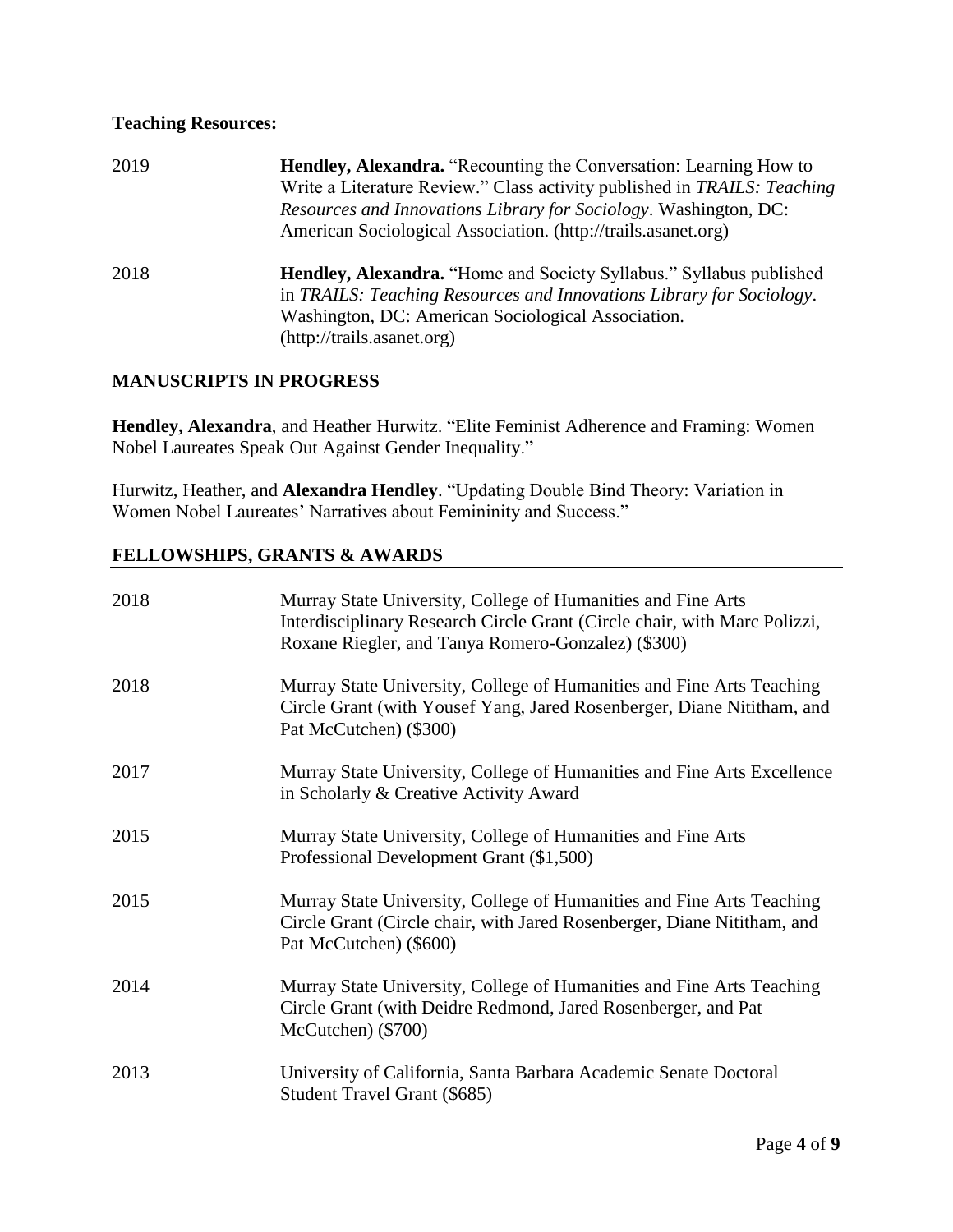| 2011      | University of California, Santa Barbara Department of Sociology<br>Research Grant (\$740)                                                       |
|-----------|-------------------------------------------------------------------------------------------------------------------------------------------------|
| 2011      | University of California, Santa Barbara Graduate Research Award for<br>Social Science Surveys (\$600)                                           |
| 2010      | University of California, Santa Barbara Department of Sociology<br>Research Grant (\$700)                                                       |
| 2007-2012 | University of California, Santa Barbara Regents Special Fellowship (2)<br>years of \$20,000 fellowship plus 3 years of Teaching Assistantships) |
| 2006      | Alpha Kappa Delta Undergraduate Student Paper Award                                                                                             |
| 2006      | Odum Student Paper Award, Southern Sociological Society                                                                                         |
| 2006      | Frank E. Luksa Award for Outstanding Sociology Student, Department of<br>Sociology & Anthropology, Southwestern University                      |

### **CONFERENCE PARTICIPATION**

| 2020 | Hendley, Alexandra, and Heather Hurwitz. "Feminist Adherence and<br>Framing: Women Nobel Laureates Speak Out Against Gender Inequality."<br>Paper presented at the Annual Meeting of the American Sociological<br>Association, August 9, Prerecorded video (due to COVID-19).        |
|------|--------------------------------------------------------------------------------------------------------------------------------------------------------------------------------------------------------------------------------------------------------------------------------------|
| 2019 | Hendley, Alexandra. "Recounting the Conversation: An Active Learning<br>Strategy to Help Students Effectively Write a Literature Review." Paper<br>presented at the Annual Meeting of the North Central Sociological<br>Association, March 29, Cincinnati, OH.                       |
| 2019 | Hendley, Alexandra, and Heather Hurwitz. "Female Laureates as<br>Adherents of Feminist Movements: The Framing of Gender Inequality in<br>Nobel Prize Speeches." Paper presented at the Annual Meeting of the<br>North Central Sociological Association, March 30, Cincinnati, OH.    |
| 2019 | Hurwitz, Heather, and <b>Alexandra Hendley</b> . "Updating Double Bind<br>Theory: Variation in Women Nobel Laureates' Narratives about<br>Femininity and Success." Paper presented at the Annual Meeting of the<br>North Central Sociological Association, March 30, Cincinnati, OH. |
| 2017 | Hendley, Ali, and Sarah Martin. "Adventures in Experiential Learning:<br>The National Quilt Museum." Presentation given at the College of<br>Humanities and Fine Arts Showcase, Murray State University, April 12,<br>Murray, KY.                                                    |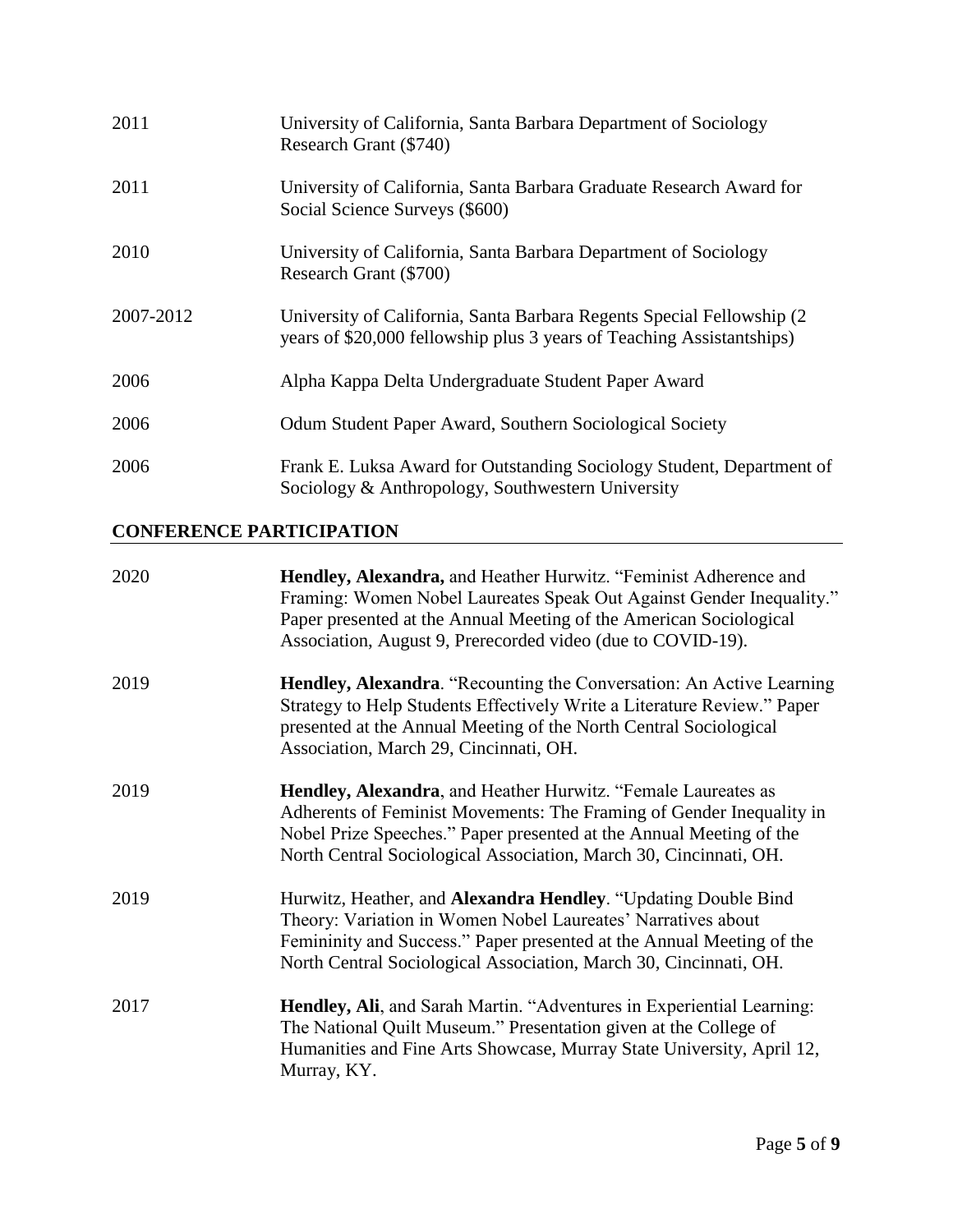| 2017 | Hendley, Alexandra. "Home Schooling: Active Learning Strategies from<br>a Course on the 'Domestic' Sphere." Paper presented at the Annual<br>Meeting of the North Central Sociological Association, April 1,<br>Indianapolis, IN.                                                                                   |
|------|---------------------------------------------------------------------------------------------------------------------------------------------------------------------------------------------------------------------------------------------------------------------------------------------------------------------|
| 2015 | Hendley, Alexandra. "Superiority or Self-Verification?: Private and<br>Personal Chefs Drawing Boundaries between Themselves and Their<br>Clients." Paper presented at the Annual Meeting of the American<br>Sociological Association, August 24, Chicago, IL.                                                       |
| 2015 | Moss, Alison, Veronica Medina, Alexandra Hendley, and Katie<br>Dingeman. "Advice from Recent Graduates: If I Had Known Then What I<br>Know Now" Panel presented at the Teaching and Learning Pre-<br>Conference Workshop of the Annual Meeting of the American<br>Sociological Association, August 21, Chicago, IL. |
| 2015 | Hendley, Alexandra. "Gendered Inequalities in Personal Cheffing: Career<br>Change and the Culture of Self-Improvement." Paper presented at the<br>College of Humanities and Fine Arts Faculty Showcase, Murray State<br>University, April 2, Murray, KY.                                                            |
| 2015 | Hendley, Alexandra. "The Pleasures and Pitfalls of the Pursuit of<br>Passions: Personal Cheffing, Career Change, and the Culture of Self-<br>Improvement." Paper presented at the Annual Meeting of the Southern<br>Sociological Society, March 26, New Orleans, LA.                                                |
| 2013 | Hendley, Alexandra. "The Culinary 'Food Chain': Private and Personal<br>Chefs' Boundary Work." Paper presented at the Annual Meeting of the<br>American Sociological Association, August 13, New York, NY.                                                                                                          |
| 2012 | Hendley, Alexandra. "Chefs, Homemakers, and Servants: The Boundary<br>Work of Private and Personal Chefs." Paper presented at the Annual<br>Meeting of the American Sociological Association, August 19, Denver,<br>CO.                                                                                             |
| 2012 | <b>Hendley, Alexandra.</b> "Doing Dominance, Doing Deference: Chefs in the<br>Public and Private Spheres." Paper presented at the Annual Meeting of the<br>Pacific Sociological Association, March 25, San Diego, CA.                                                                                               |
| 2012 | Hendley, Alexandra. "More Than Just Cooking: Emotional Labor and the<br>Gendering of Private Cheffing." Paper presented at the Food Networks:<br>Gender and Foodways conference, January 27, Notre Dame, IN.                                                                                                        |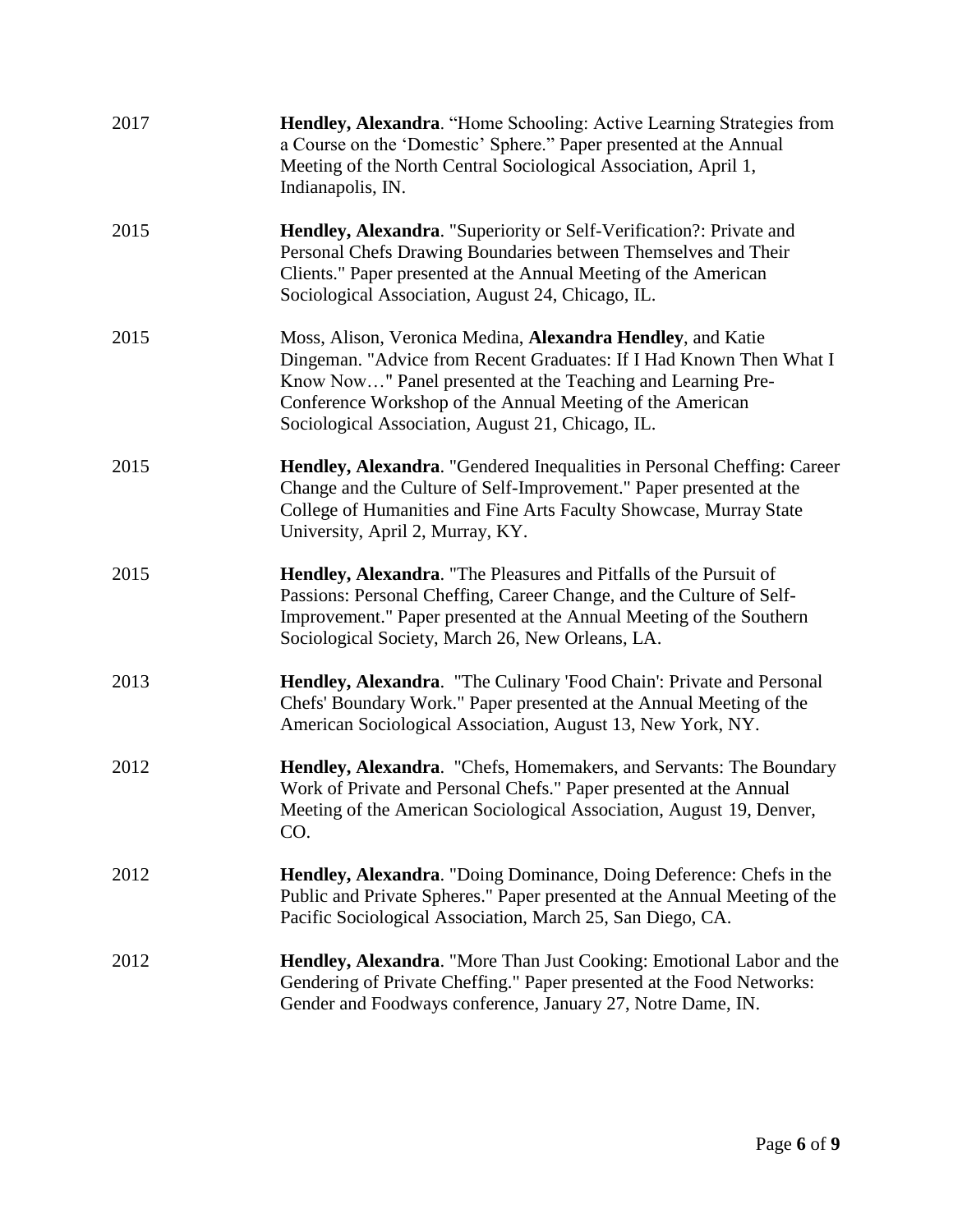| 2011 | Hendley, Alexandra. "Private, Public, or Something In-Between: Private<br>Chefs' Negotiation of Professionalism and Intimate Service." Paper<br>presented at UCLA's Center for the Study of Women's Thinking Gender<br>Conference, February 11, Los Angeles, CA.      |
|------|-----------------------------------------------------------------------------------------------------------------------------------------------------------------------------------------------------------------------------------------------------------------------|
| 2010 | <b>Hendley, Alexandra, and Denise D. Bielby. "Freedom between the Lines:</b><br>Clothing Behavior and Identity Work among Young Female Soccer<br>Players." Paper presented at the Annual Meeting of the American<br>Sociological Association, August 17, Atlanta, GA. |
| 2010 | Hendley, Alexandra. "When Does Context Matter?: The Identity Work<br>of Female Youth Soccer Players." Paper presented at the Annual Meeting<br>of the Pacific Sociological Association, April 10, Oakland, CA.                                                        |
| 2010 | Hendley, Alexandra. "Why Age Matters: Aged Gender in the Identity<br>Work of Female Youth Athletes." Paper presented at UCLA's Center for<br>the Study of Women's Thinking Gender Conference, February 5, Los<br>Angeles, CA.                                         |
| 2009 | Attendee of the Section on Teaching & Learning's Pre-conference<br>Workshop for New Teachers of Sociology. American Sociological<br>Association, August 7, San Francisco, CA.                                                                                         |
| 2009 | Hendley, Alexandra. "Making Meanings, Making Identities: The Role of<br>Sports Clothing for Female Youth Athletes." Paper presented at the<br>Annual Meeting of the Pacific Sociological Association, April 11, San<br>Diego, CA.                                     |
| 2006 | Hendley, Alexandra. "Barreras del Lenguaje: Children's Negotiation of<br>Adult-Created Exclusionary Structures." Southern Sociological Society,<br>March 22-25, New Orleans, LA.                                                                                      |
| 2005 | Hendley, Ali. "Predictors of Rape Myth Acceptance: An Examination of<br>Sexual Permissiveness, Religiosity, and Gender." Paper presented at the<br>Annual Meeting of the American Sociological Association, August 13 and<br>14, Philadelphia, PA.                    |
| 2004 | Hilliard, Dan C., and Alexandra O. Hendley. "Celebrity Athletes and<br>Sports Imagery in Advertising during NFL Telecasts." Paper presented at<br>the Annual Meeting of the North American Society for Sociology of<br>Sport, November 4, Tucson, AZ.                 |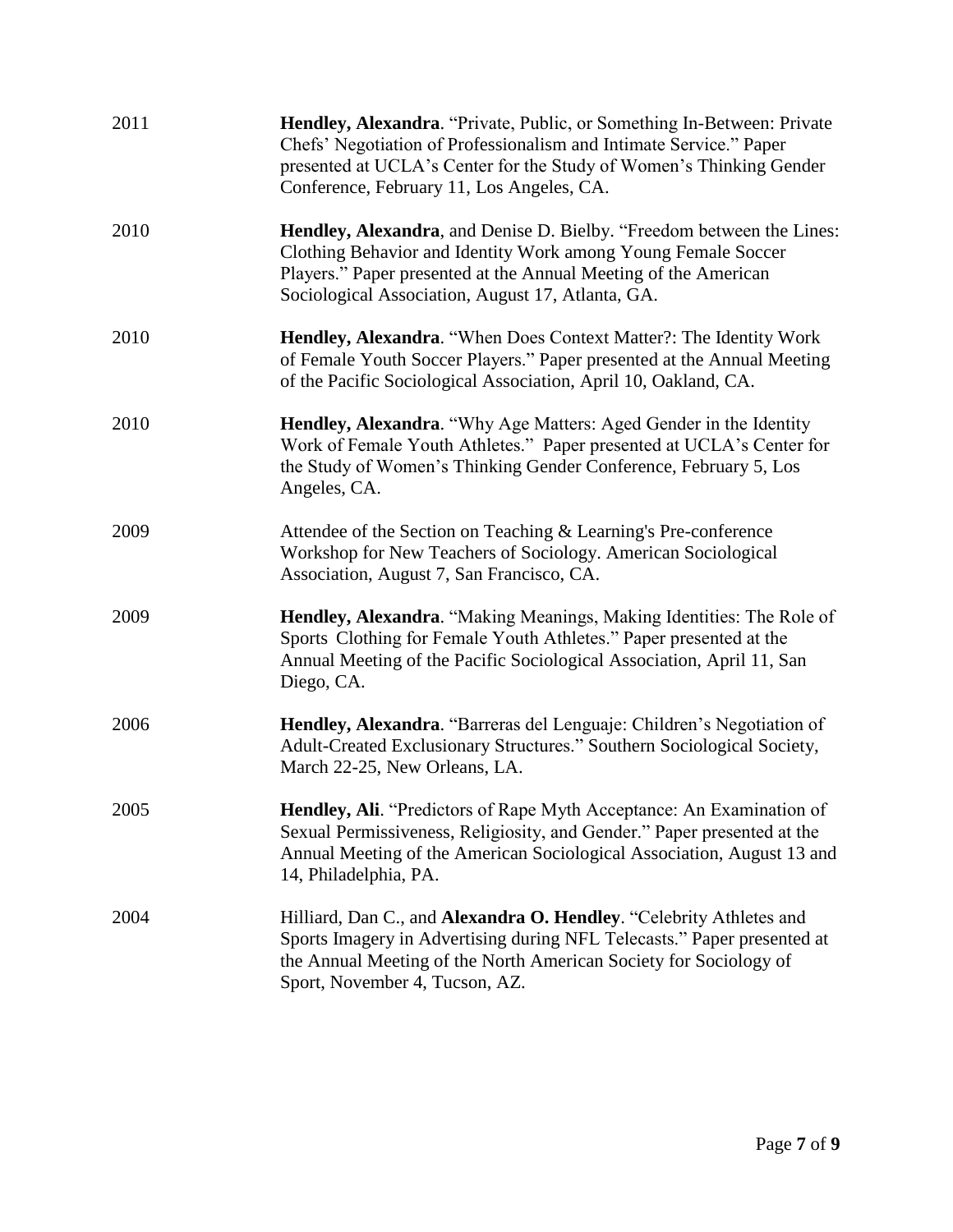### **SERVICE ACTIVITIES**

### **Murray State University Service:**

| 2017-present    | Women's Faculty Caucus, Secretary (2015-2017, Member at large)   |
|-----------------|------------------------------------------------------------------|
| $2016$ -present | University Appeals Board, member                                 |
| 2020-present    | Omicron Delta Kappa (National Leadership Honor Society), faculty |
|                 | advisor (2015-2020, Participating faculty)                       |
| 2014-present    | Clark Residential College, participating faculty                 |
| $2018$ -present | Honor's Student Thesis Committees, member                        |
| $2015$ -present | Master's Thesis Committees, Dept. of Psychology, member          |

### **College of Humanities and Fine Arts, MSU, Service:**

| 2019-2020    | Taskforce on Teaching Evaluations, member                       |
|--------------|-----------------------------------------------------------------|
| 2019-present | Professional Development Committee, chair (2018-2019, member)   |
| 2017-present | Strategic Plan Committee, member                                |
| 2014-present | Gender and Diversity Studies Committee, member                  |
| 2018-2019    | Interdisciplinary Research Circle (funded by CHFA grant), chair |
| 2015-2016    | Professionalization Committee, chair                            |

### **Department of Political Science & Sociology, MSU, Service:**

| 2019-present     | Alpha Kappa Delta (International Sociology Honor Society), faculty<br>advisor |
|------------------|-------------------------------------------------------------------------------|
| 2019-present     | Student Paper Award Committee, chair                                          |
| $2015$ -present  | Safe Zone Project, department liaison                                         |
| 2014-present     | Students of Sociology Club, faculty co-advisor                                |
| 2015-2017        | Library Book Ordering, department liaison                                     |
| 2015-2016        | Sociology Program Teaching Circle (funded by CHFA grant), chair               |
| 2014-16, 2019-20 | Search/Hiring Committee, member                                               |

#### **Professional Service:**

| 2020         | American Sociological Association meetings, roundtable presider                            |
|--------------|--------------------------------------------------------------------------------------------|
| 2018-present | Awards Committee, American Sociological Association section on                             |
|              | Teaching and Learning, member                                                              |
| 2017-2018    | Reviewer for Sustainability, and Sport in Society                                          |
| 2016         | Reviewer for <i>Qualitative Sociology</i> ; <i>Social Sciences</i> ; and <i>Equality</i> , |
|              | Diversity, and Inclusion                                                                   |
| 2015         | Southern Sociological Society meetings, panel presider                                     |

### **Community Service:**

| 2016 | Gentry House, Murray, KY, volunteer |
|------|-------------------------------------|
|------|-------------------------------------|